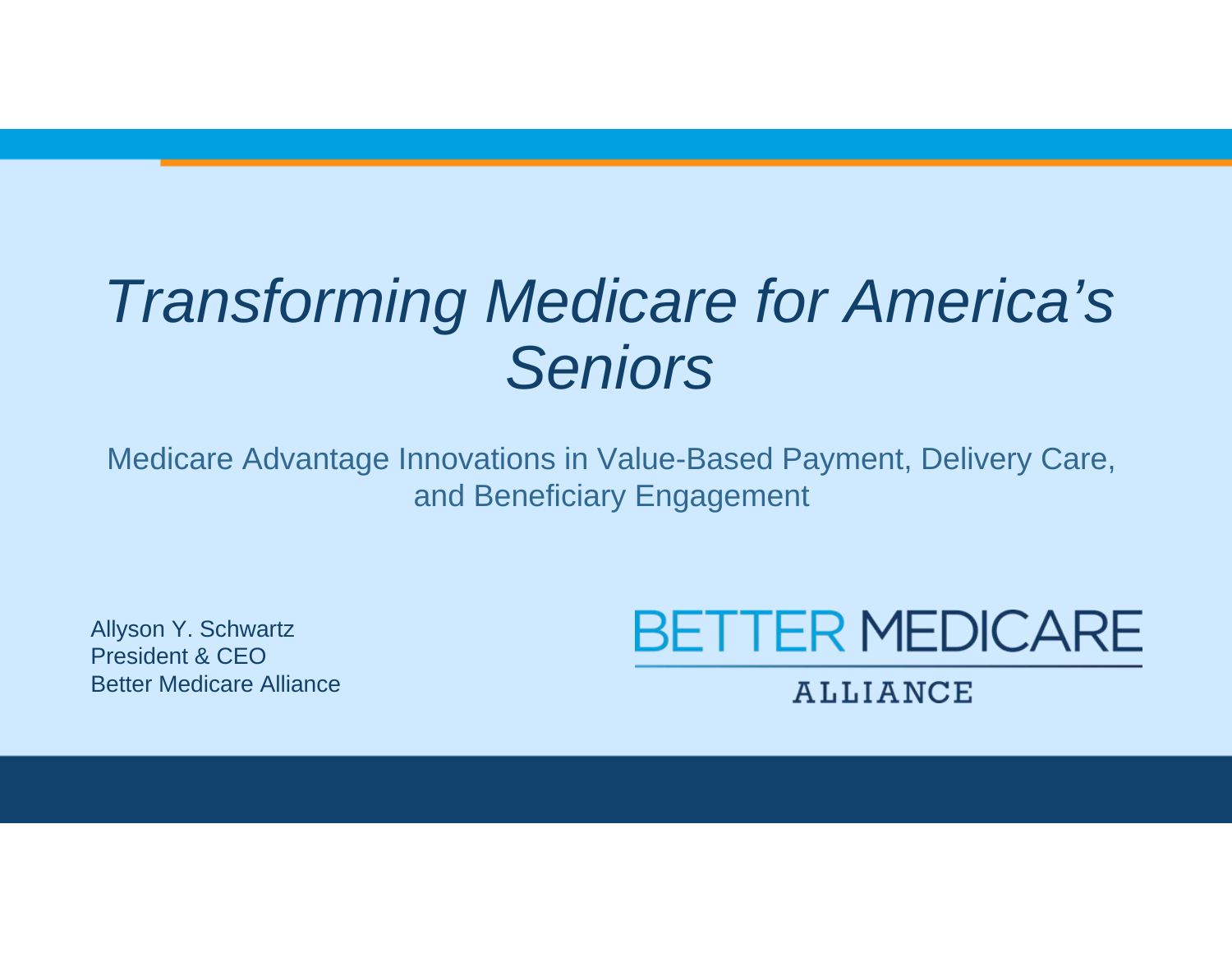There are 10,000 new seniors every day in this country. From 38.8 million in 2010, the number of Americans aged 65 or older will grow to 88 million in 2050.

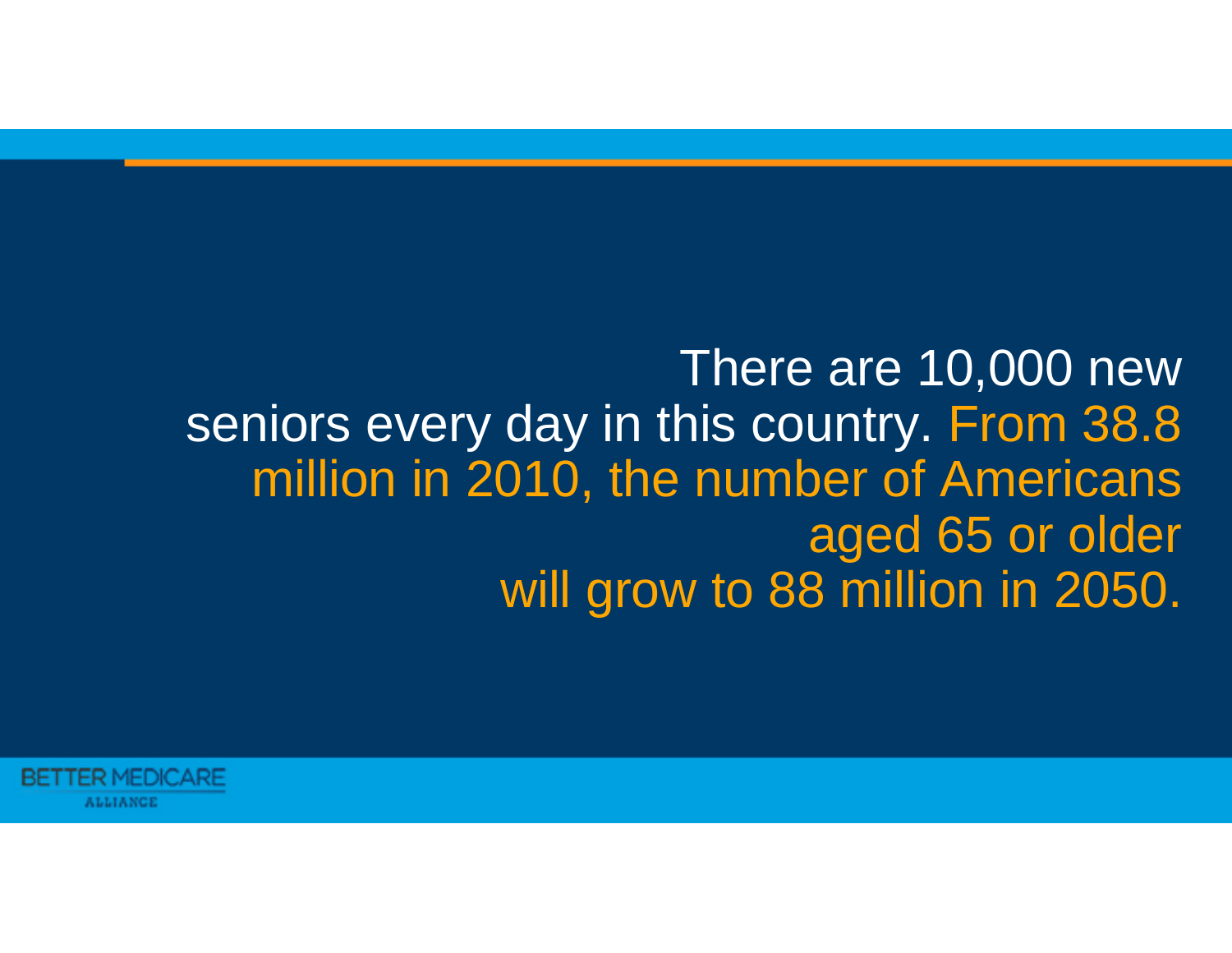# Aging Population

- Over the next 25 years, the number of Americans over 65 will more than double
- From 38.8 million in 2010, the number of Americans aged 65 or older will grow to 88 million in 2050.
- Americans aged 85 and older will grow from 5.2 million in 2010 to 19 million in 2050.
- Number of workers per beneficiary paying into the system is declining. The number of workers per Medicare beneficiary is now 3:1 and is projected to fall to 2:3 by 2030.



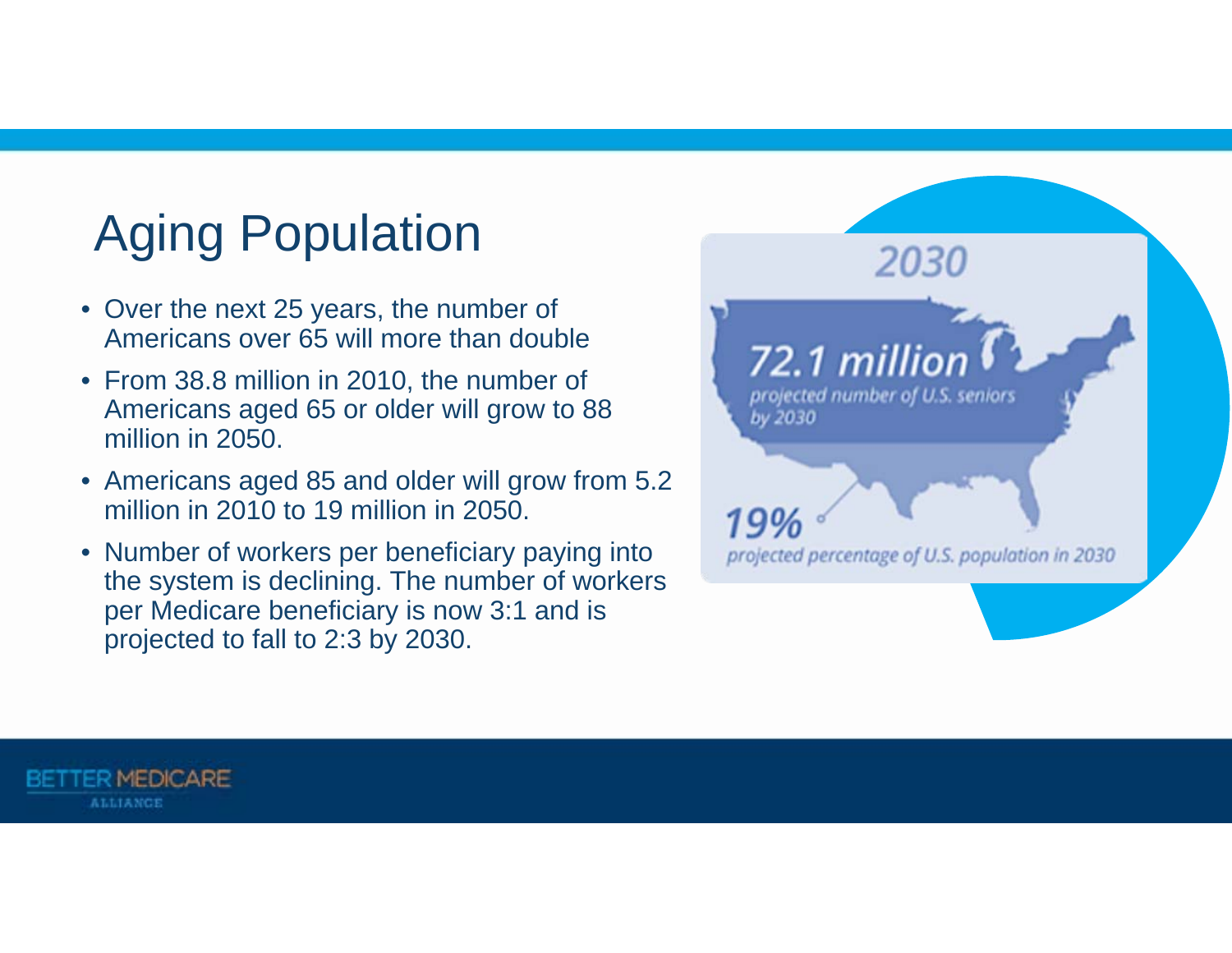#### Medicare Spending

**Medicare** spending per capita

Gov

pays appx  $50%$ of all health care costs

**BETTER MEDICARE ALLIANCE** 

In 2014, **Medicare** accounted for  $20%$ of health care costs or over \$600b

**Medicare** is  $14%$ of the federal budget

**Spending** to rise from  $3.4%$  of **GDP** to  $5.4%$  of **GDP by** 2035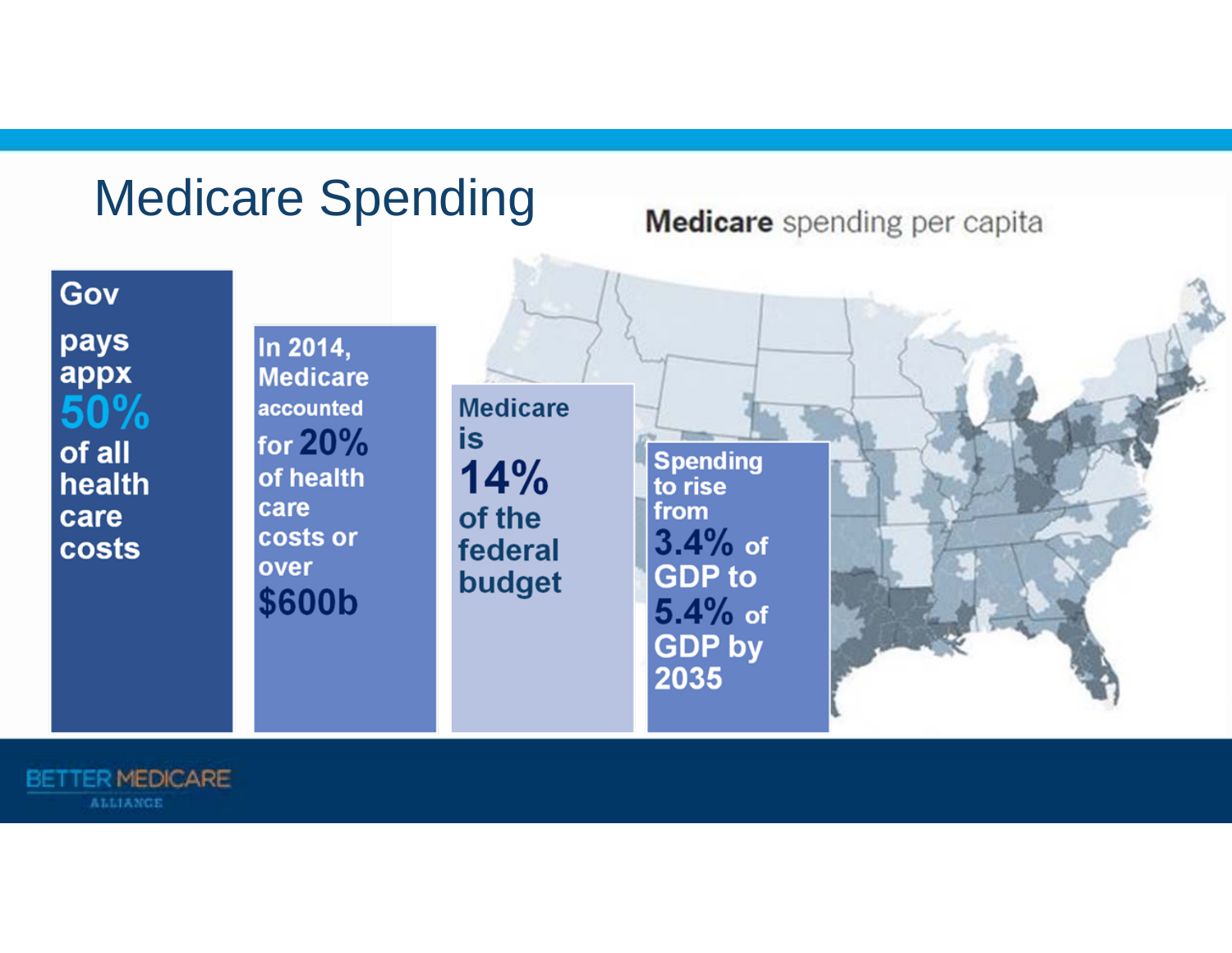## Medicare Advantage Transforming Medicare

Medicare Advantage (MA) provides seniors with the choice of obtaining their Medicare benefits from a private plan.

#### **Medicare Advantage**

 $\checkmark$  Highly accountable and carefully regulated

 $\sqrt{ }$ Risk based, payment structure based on being at or below Fee-for-Service Medicare per capita costs

- $\checkmark$  Mandated quality reports and rewards for high quality
- $\checkmark$  Consumer protections for out of pocket costs

 $\checkmark$  Opportunity for costs savings to be reinvested in innovations or enhanced benefits for enrollees.

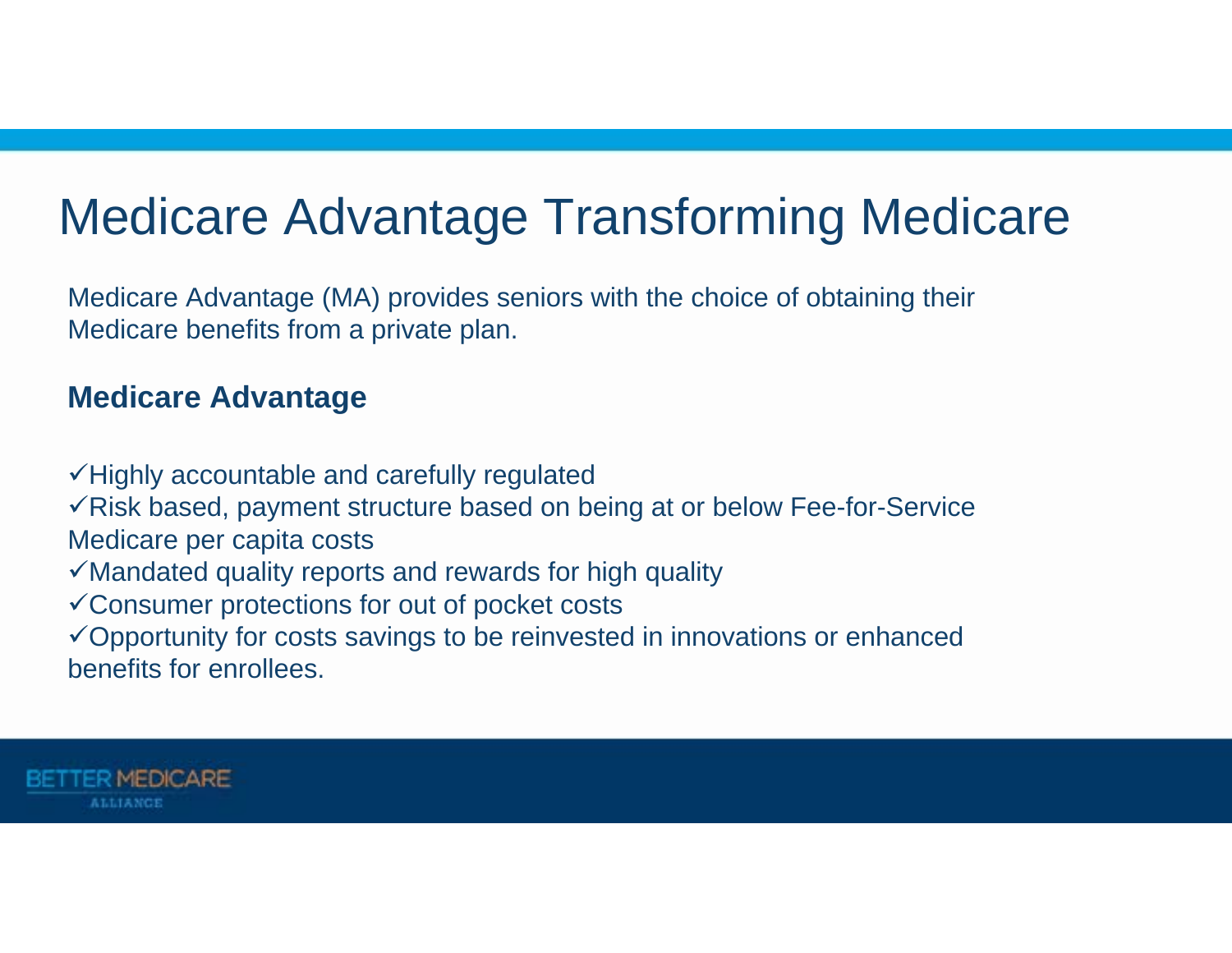#### Medicare Advantage by the Numbers

 $\checkmark$  **18 million** -one third- of Medicare eligible beneficiaries choose Medicare Advantage



MEDICARE

**ALLIANCE** 

- $\checkmark$  **37%** of MA beneficiaries live on less than \$20,000 per year.
- $\checkmark$ **44%** of Hispanic seniors choose MA.
- **31%** of African-American seniors choose MA.
	- **98%** of beneficiaries stay in MA year to year.
- $\checkmark$  **91%** of MA beneficiaries report they are satisfied, with 67% highly satisfied.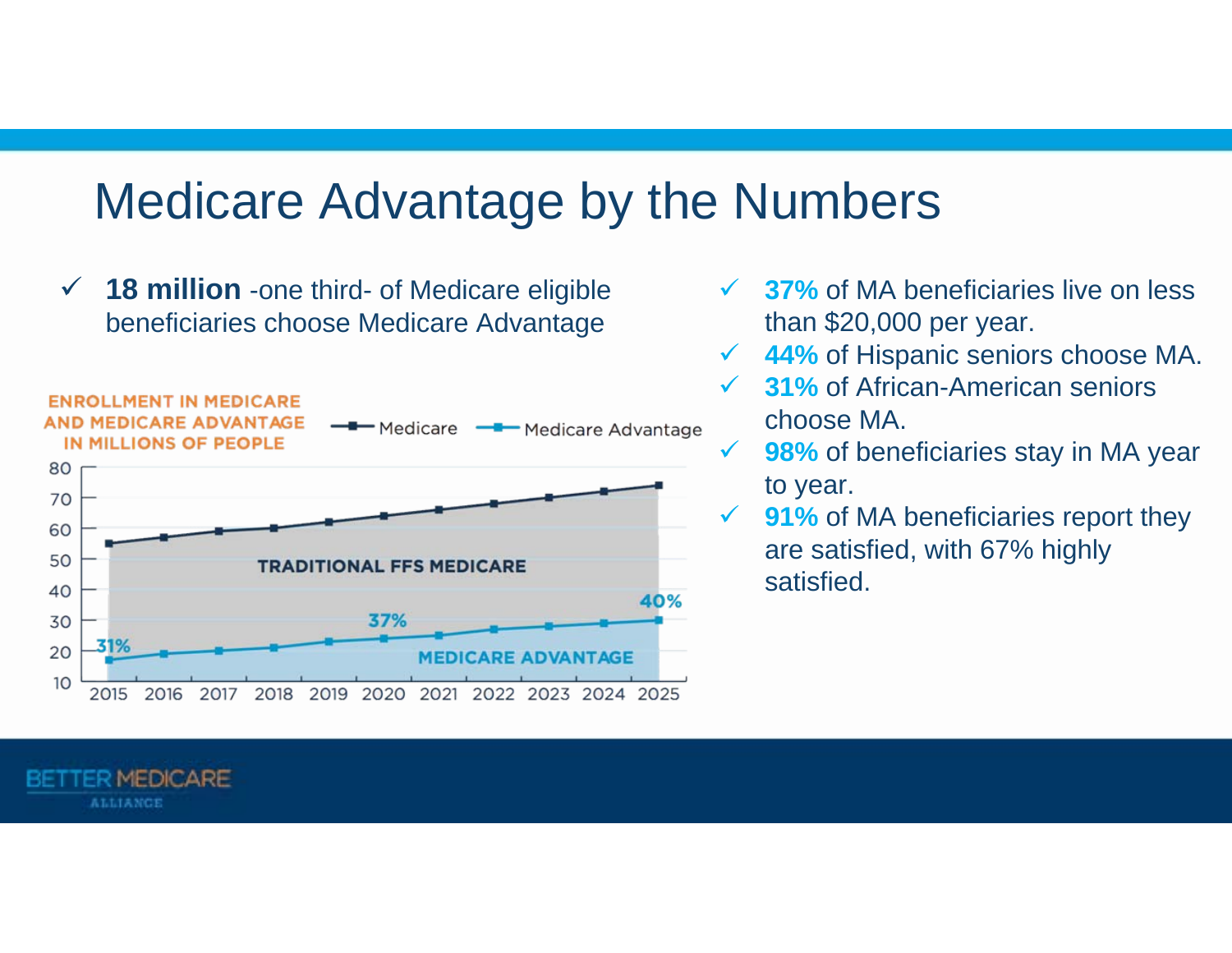Better Medicare Alliance is the leading coalition advocating for Medicare Advantage. We are a coalition of 51 ally organizations and over 100,000 beneficiaries representing a wide range of stakeholders, including nurses, doctors, plans and employers.

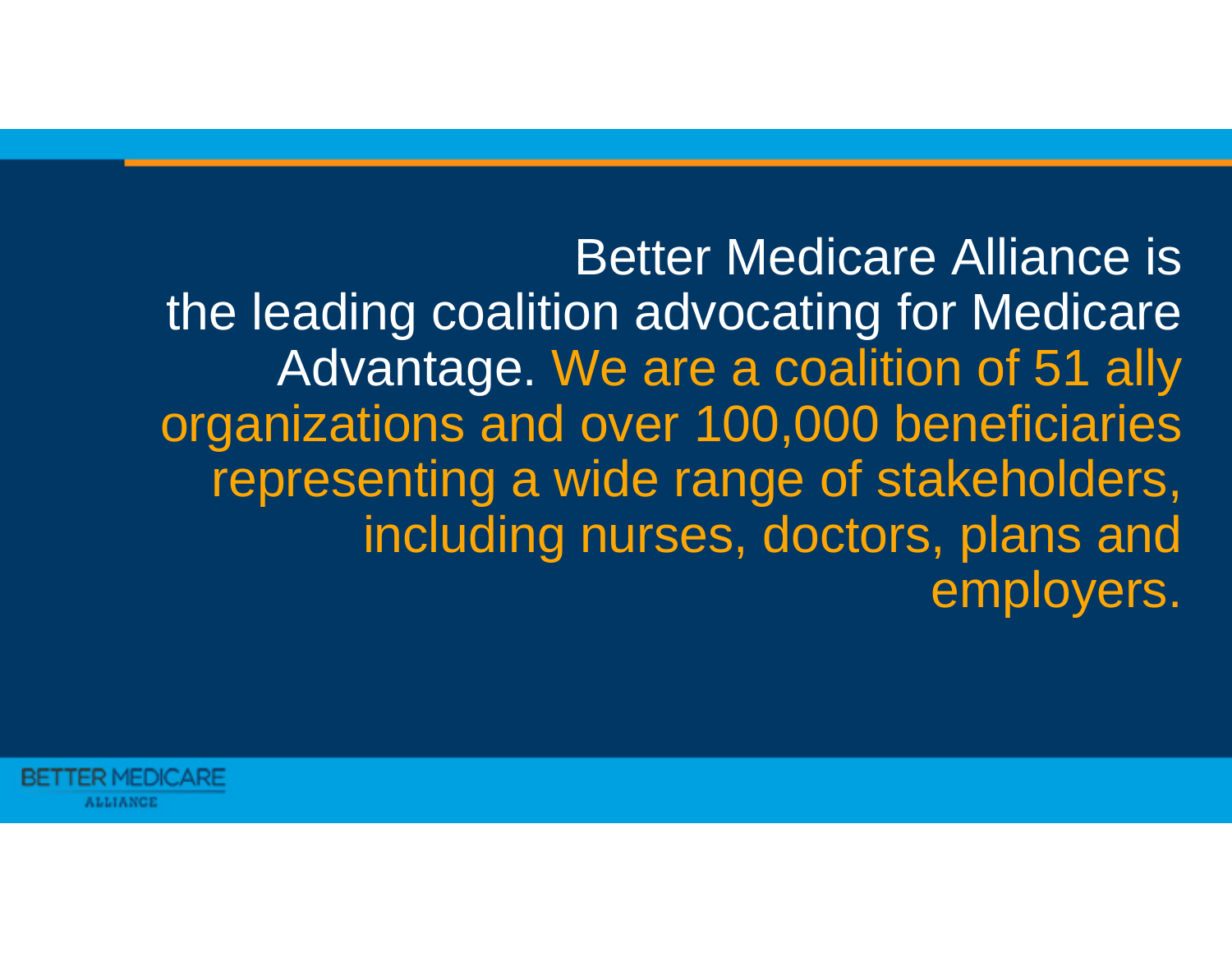## Medicare Advantage & Primary Care

- <sup>o</sup>MA beneficiaries are **20% more likely** to have an annual preventive care visit compared to Traditional **Medicare**
- MA beneficiaries have primary care physicians, health coaches and/or care managers.
- Primary care teams, disease management, home visits, and supportive services ensure patient engagement.
- These teams have contact between visits and patient outreach is done electronically, by phone or through home visits to improve health.

MEDICARE

**ALLIANCE** 

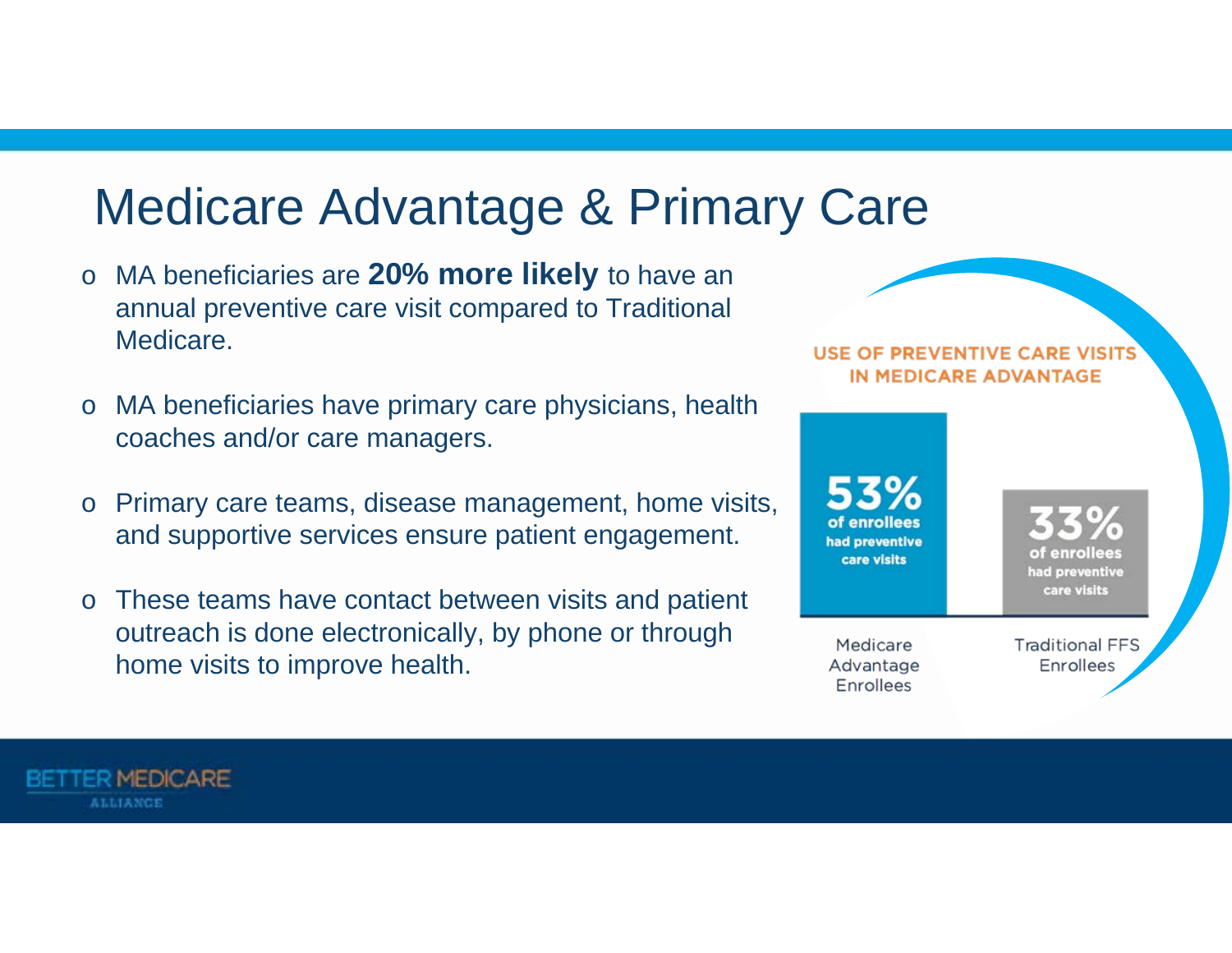### Medicare Advantage & Coordinated Care

- <sup>o</sup>Early identification of illness is a priority and early intervention a goal.
- o Most MA plans, utilize Health Risk Assessments by nurse clinicians to identify early illnesses, social and environmental factors that affect health.
- o In-home and community based care is essential to patient centered, high value care.
- <sup>o</sup>MA is changing the interaction between providers, building new partnerships, and engaging patients where they are.
- <sup>o</sup>With flexibility and accountability the incentives shift, enabling care to be provided in the right setting, with the right provider, at the right time.

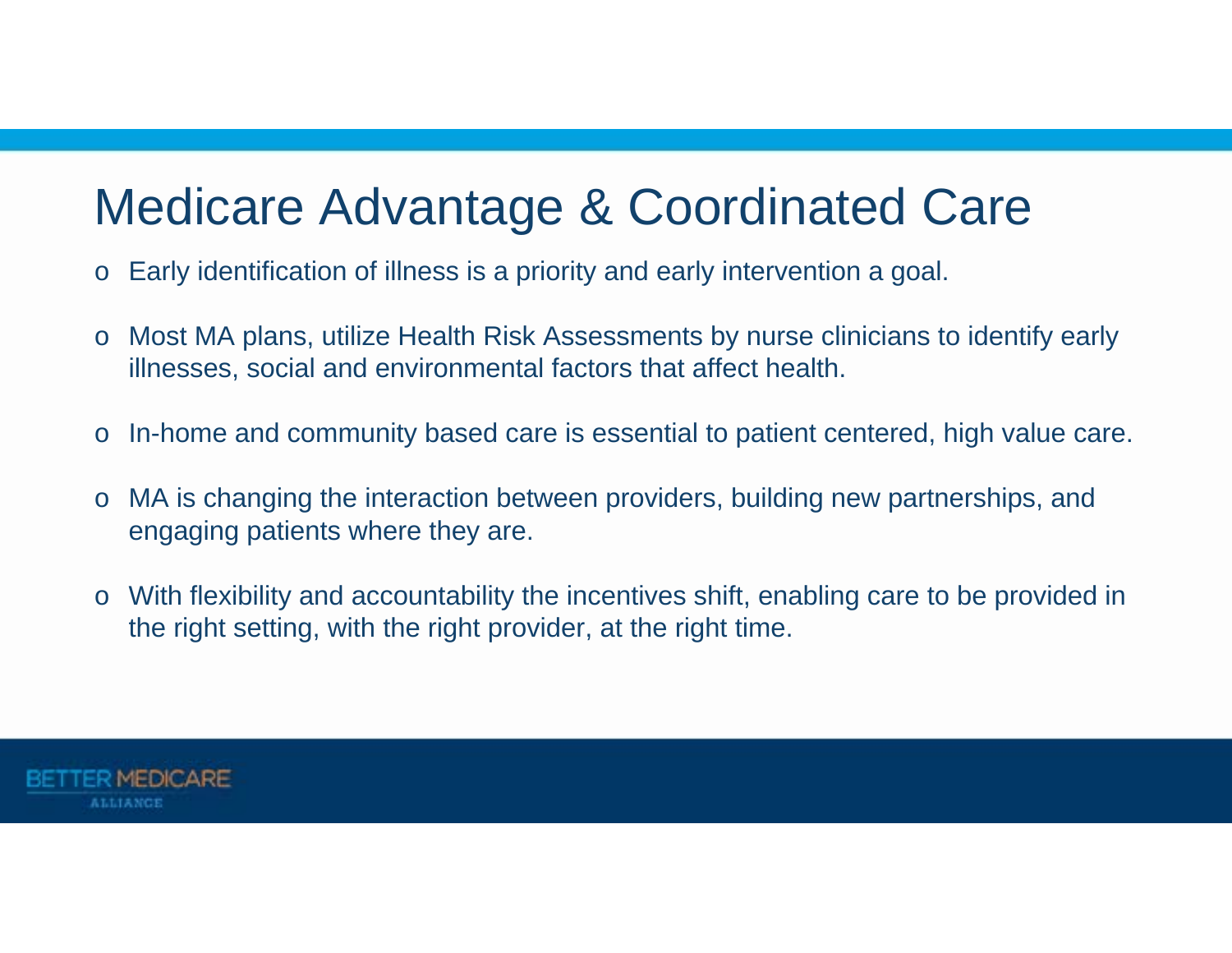### YMCA Medicare Advantage Diabetes Prevention Program

- $\circ$  The Diabetes Prevention Program national disease management program in partnership between Medicare Advantage plans and YMCAs is improving population health through communitywide partnerships.
- $\circ$  It is an evidence-based chronic disease management program with risk-based payments for services.
- <sup>o</sup>The program combines exercise, nutrition assistance and health coaches from within the community to provide individual counseling.
- $\circ$  Model for the program developed by the NIH and the CDC, which found that structured lifestyle interventions reduce new cases of diabetes by **70%**

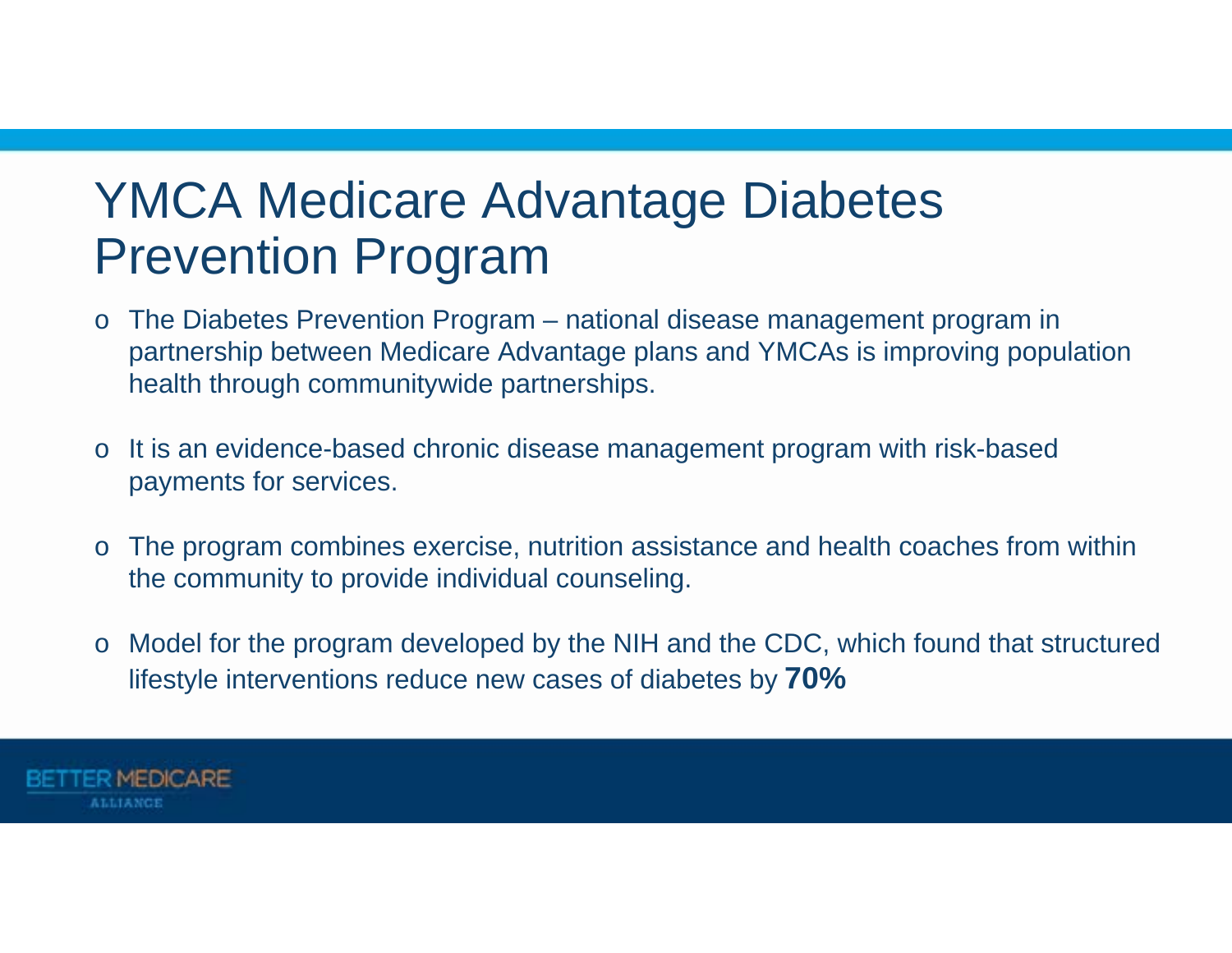#### Medicare Advantage & Chronic Disease

- <sup>o</sup>**26%** of people dually eligible for Medicare and Medicaid, are enrolled in MA plans.
- <sup>o</sup>Data shows a **19%** reduction in hospital inpatient days and a **28%** reduction in hospital admissions for chronically ill diabetes patients.
- Average length of stay for individuals under 65 with a disability is **12.4%** shorter for those on MA
- <sup>o</sup>Recent study showed **10%** reduction in avoidable hospital admissions for MA beneficiaries.

#### **MEDICARE POPULATION WITH CHRONIC CONDITIONS**



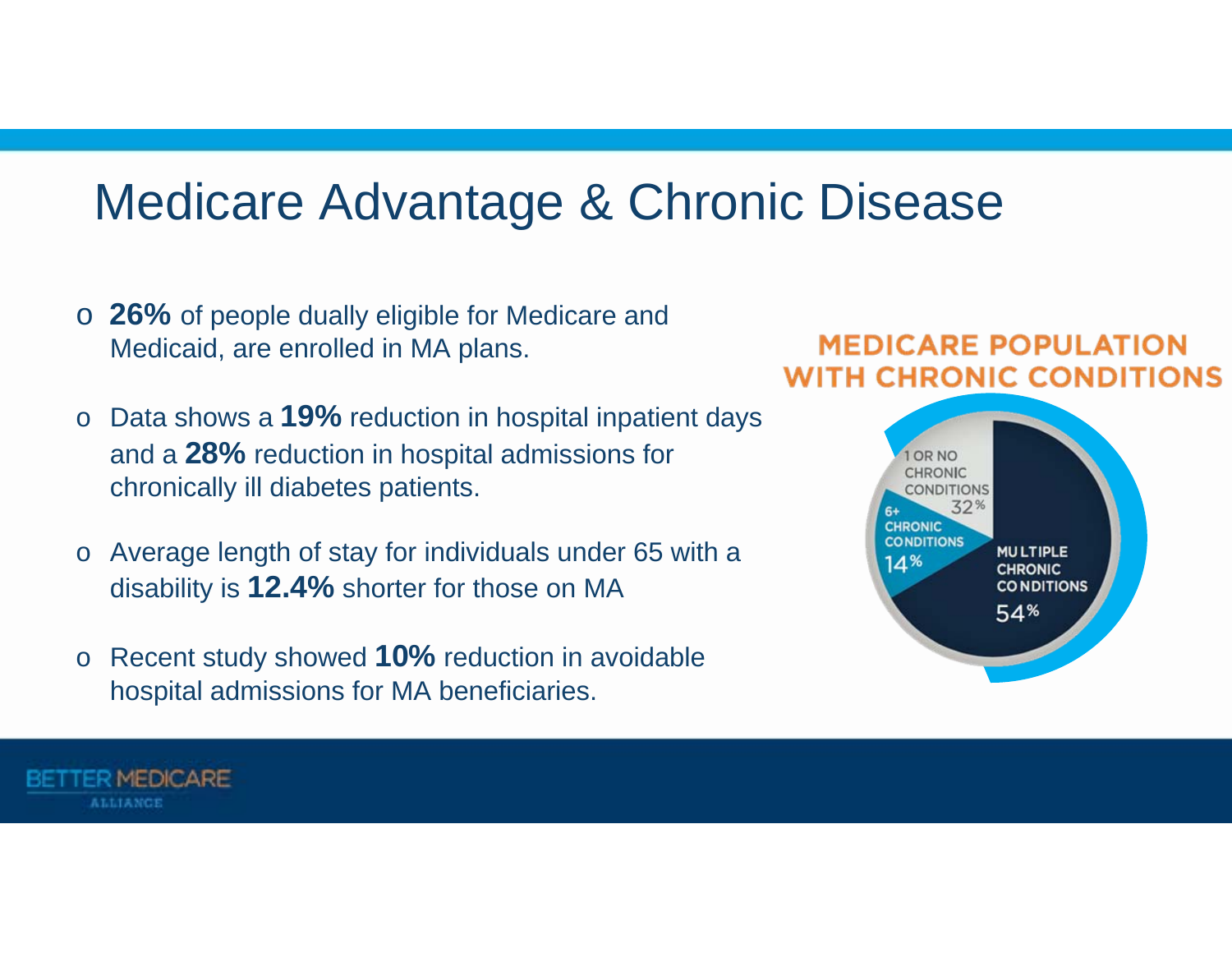#### Medicare Advantage & Value Based Care

- <sup>o</sup>Medicare Advantage plans are changing their payment agreements with provider groups to move service deliver from volume to value.
- <sup>o</sup>Medicare Advantage plans are expanding value-based, risk assumption provider agreements to reward high value care.
- <sup>o</sup>Aetna has set a goal to reach **75%** of its medical spending in Medicare Advantage to value-based contracting by 2020.
- <sup>o</sup>Humana aims to have **75%** of its Medicare Advantage enrollees in value-based care models by 2017.
- <sup>o</sup>United Healthcare expects value-based care arrangements for its enrollees to reach \$65 billion by the end of 2018.

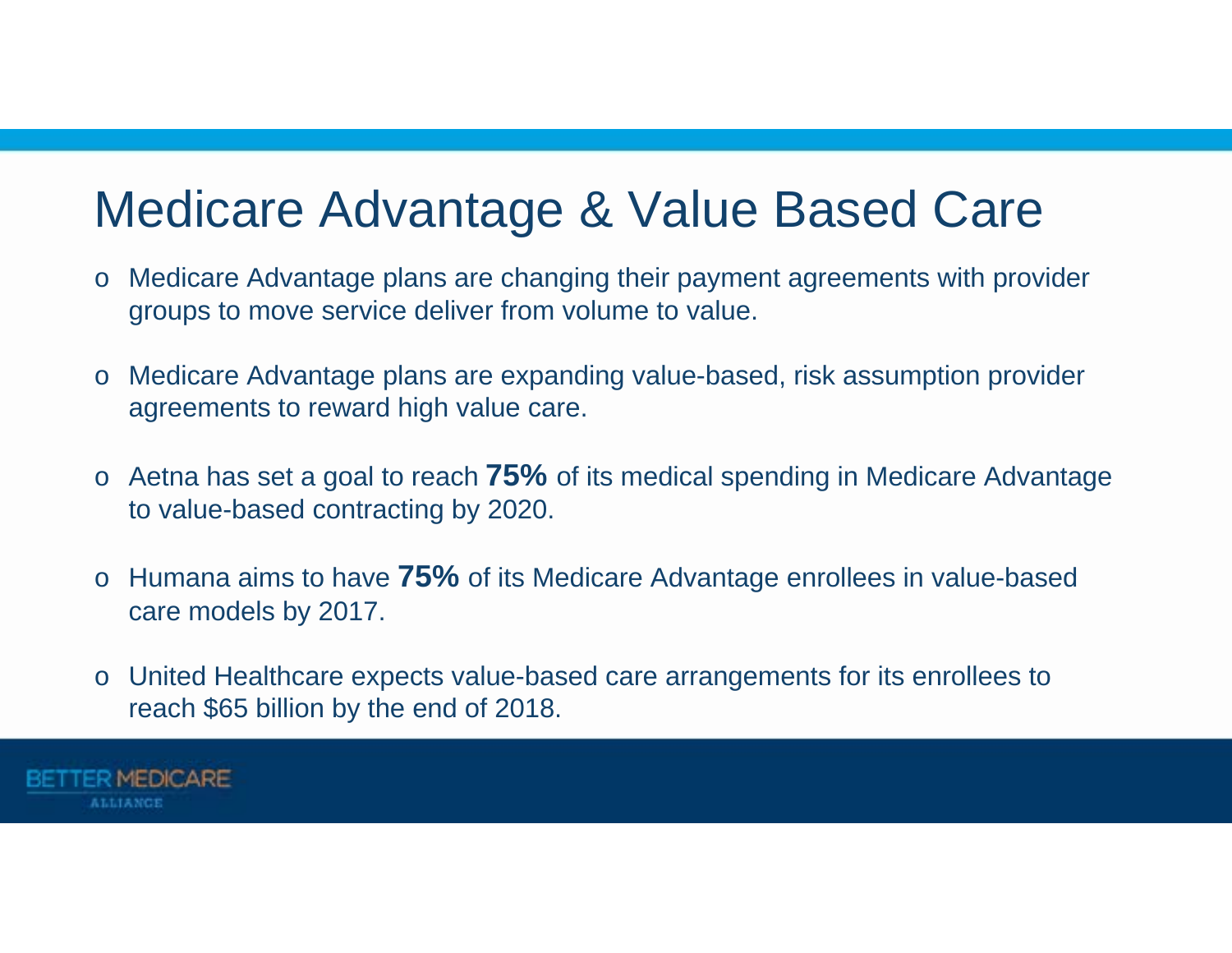#### Medicare Advantage & Enhanced Benefits

- o Over 97% of Medicare Advantage plans offer at least a vision, hearing, or dental benefit.
- o **50%** of Medicare Advantage plans offer all three benefits. Traditional Fee-for-Service Medicare does not cover any of these benefits.
- o Many MA plans offer Part D prescription coverage as well.
- o Annual oral health, eye, and hearing exams improve the well-being, socialization of seniors, and can reduce risks, and identify illnesses early.
- $\circ$  Fitness programs offer significant health benefits, particularly for those who have diabetes, cardiac conditions, or hypertension.

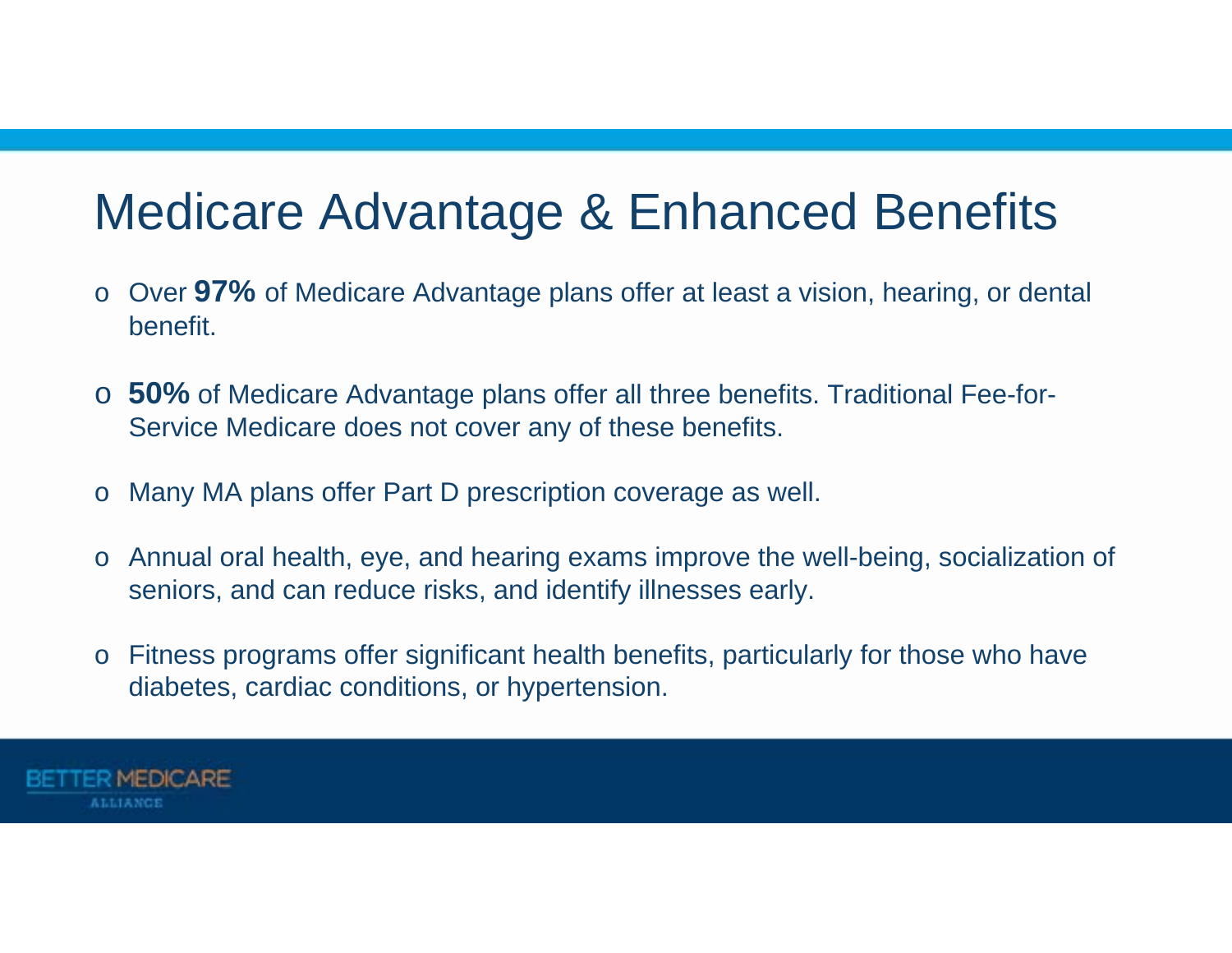## Reforming Medicare

- <sup>o</sup>There are too few primary care clinicians.
- $\circ$  Too many practitioners are not allowed to work at full of scope of practice.
- o Duplication, lack of communication between providers prevails, and transitions between settings are rarely managed.
- $\circ$  Health care system is confusing, fragmented, inefficient, and expensive
- <sup>o</sup>The "system" encourages overutilization.

**MEDICARE** 

**ALLIANCE** 

- <sup>o</sup>The system incentivizes the most expensive services.
- $\circ$  The system often fails to enable active patient engagement in their care.



\*ASSUMES COSTS RISE ON AVERAGE 4.7% A SOURCE: CENTERS FOR MEDICARE AND MEDICAID SERVI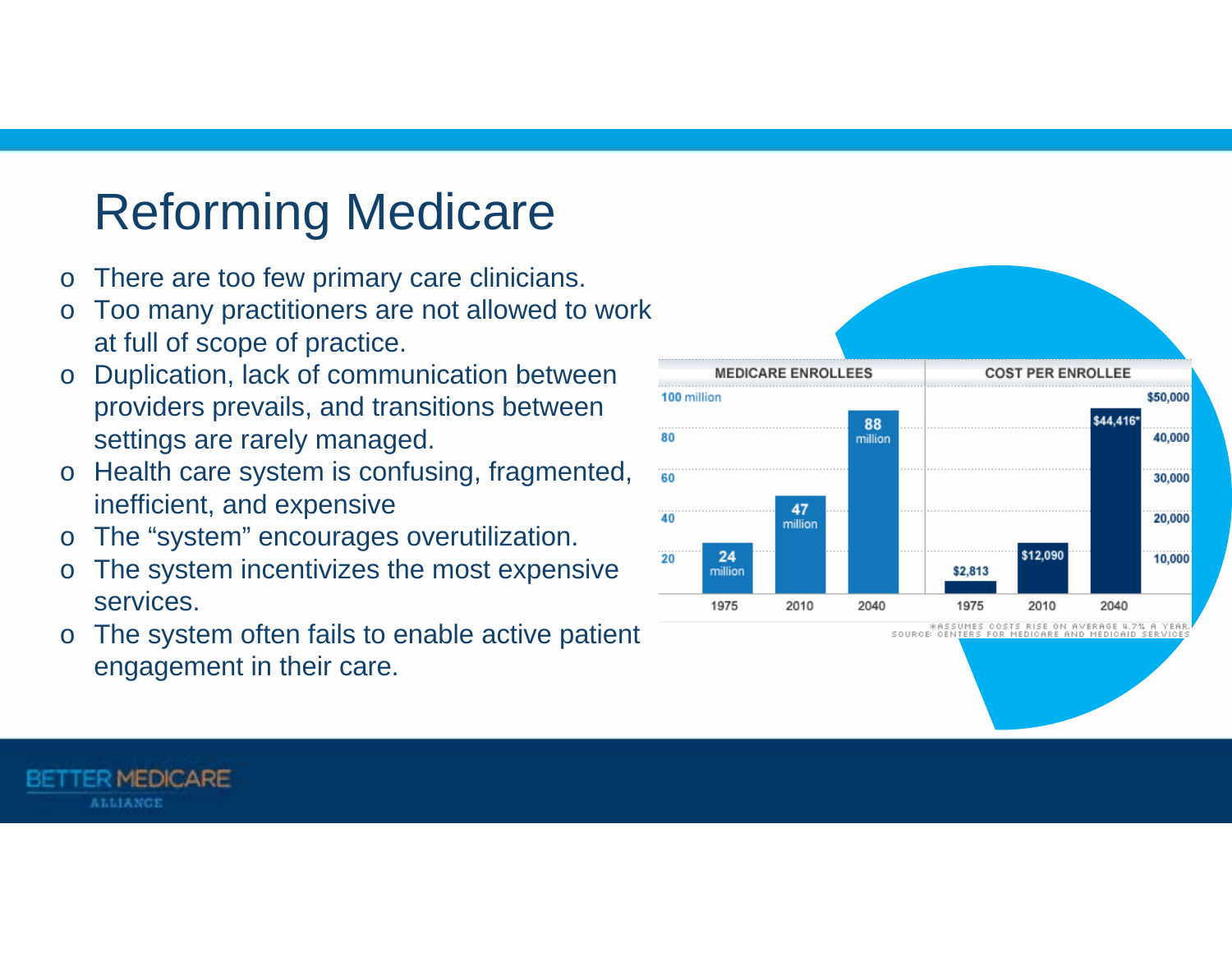# Medicare Advantage Innovations